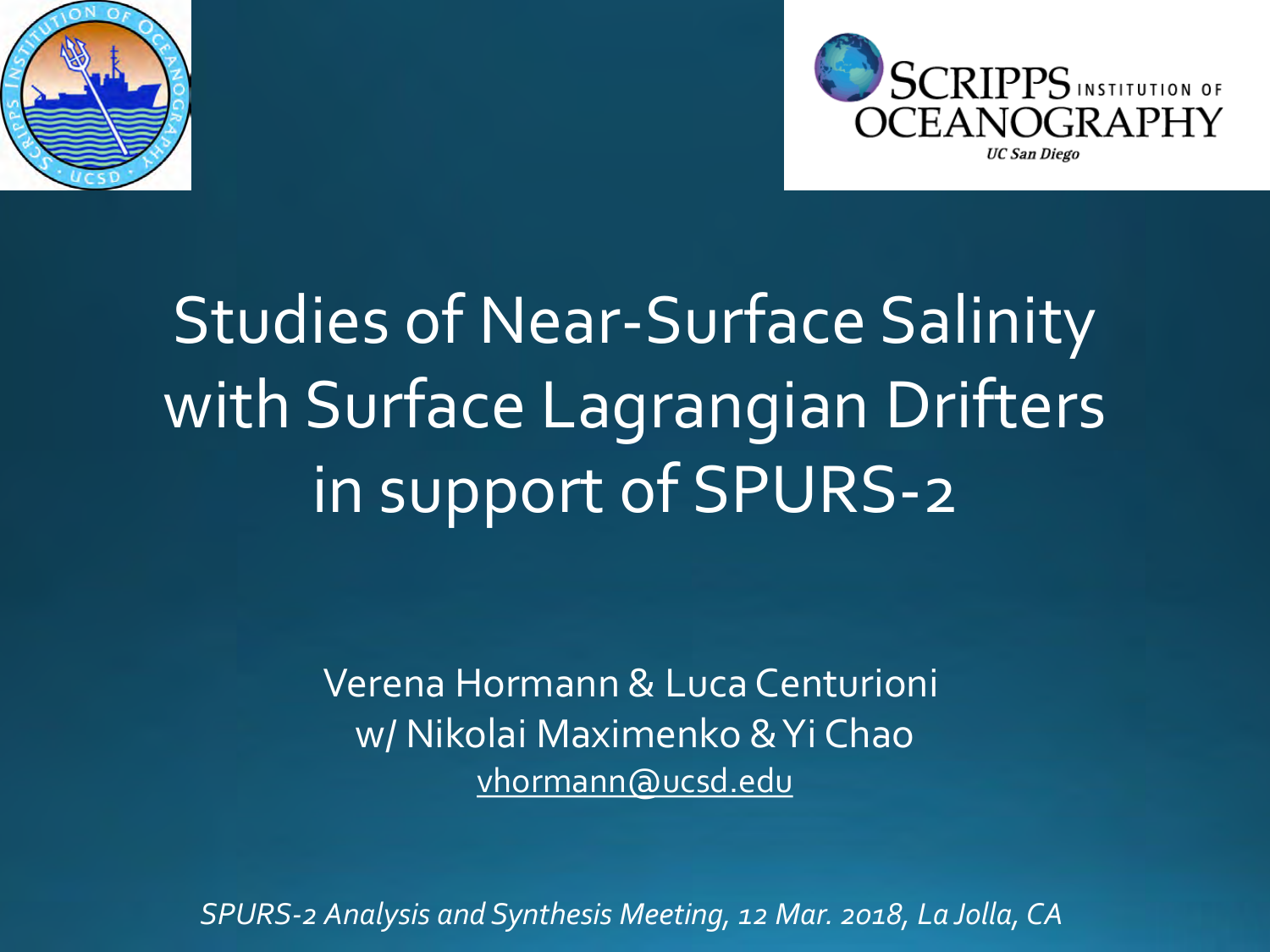# SPURS-2 Concept



**Q** SPURS-2 designed as a coordinated experiment to achieve sampling over a large spatial footprint **O** Drifters provide an expanding context to observations at the central mooring site



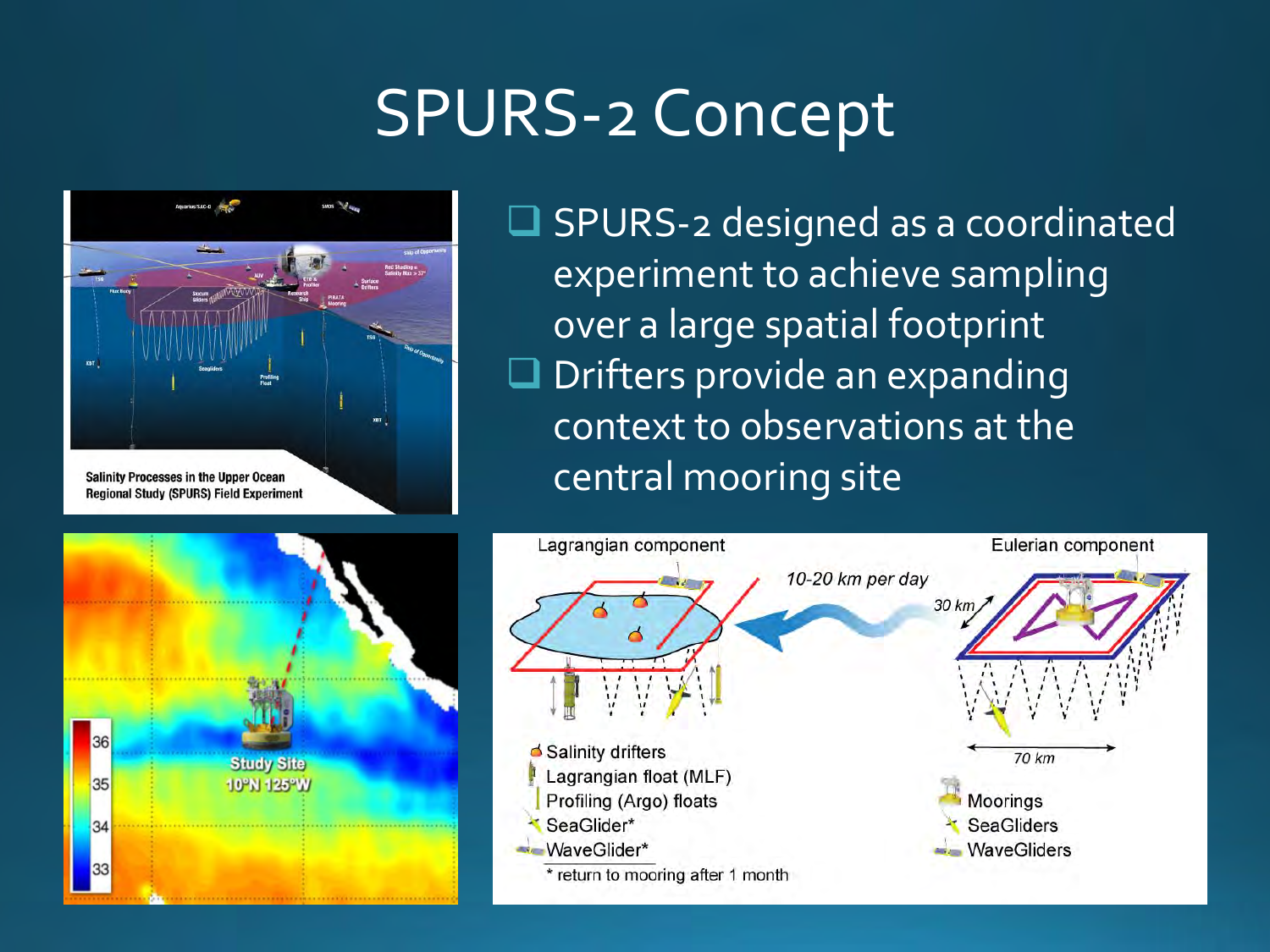## SPURS-2 Scientific Objectives

■ "Where does the freshwater go?"

- **Investigating the effect of the large-scale circulation on** the development and location of the salinity minimum, and the dispersion of patchy "puddles" of freshwater in the northeastern tropical Pacific
- $\Box$  "What impact will this horizontal and vertical variability have on the performance of satellite based measurements of sea surface salinity (SSS)?"
	- Measuring the horizontal variability of SSS on multiple spatial scales, and examining the impact of this horizontal variability on satellite-retrieved salinity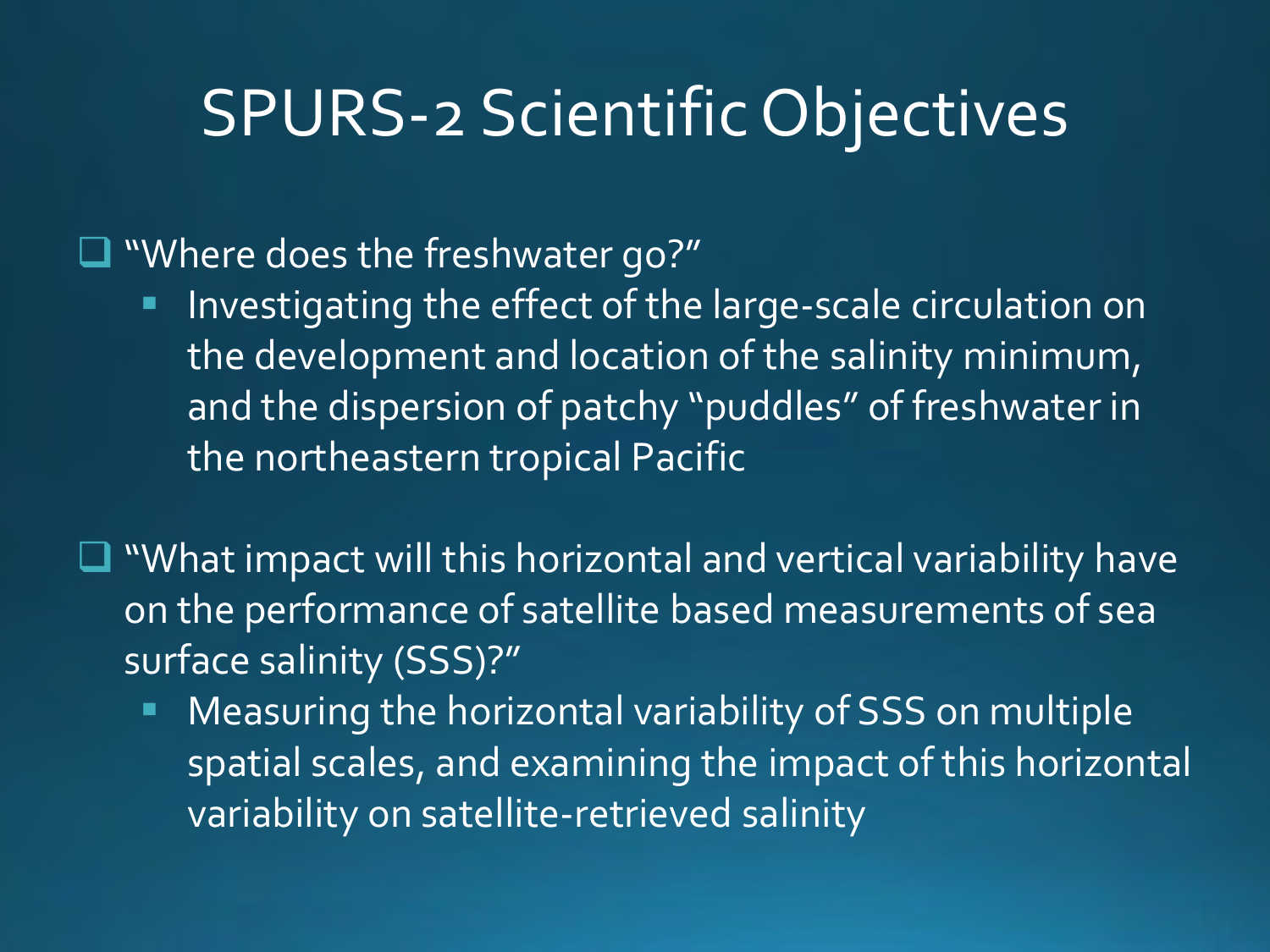## SVP/SVP-S Specifications



**Salinity Drifter** 



 $\Box$  Iridium with GPS (accuracy:  $\pm$  50 m) **Q** Drogue on/off sensor: strain gauge **Lagrangian currents at 15 m** □ Sea Surface Temperature (SST) Thermistor:  $\pm$  0.05-0.1°C  $\square$  Salinity at 0.5 m Standard sampling: every 30 min. □ SBE37-SI (unpumped, poisoned cell) ■ Conductivity: ± 0.0003 S/m Temperature: ± 0.002°C Air pressure (optional): ± 0.5 hPa Endurance: ~ 1-2 yrs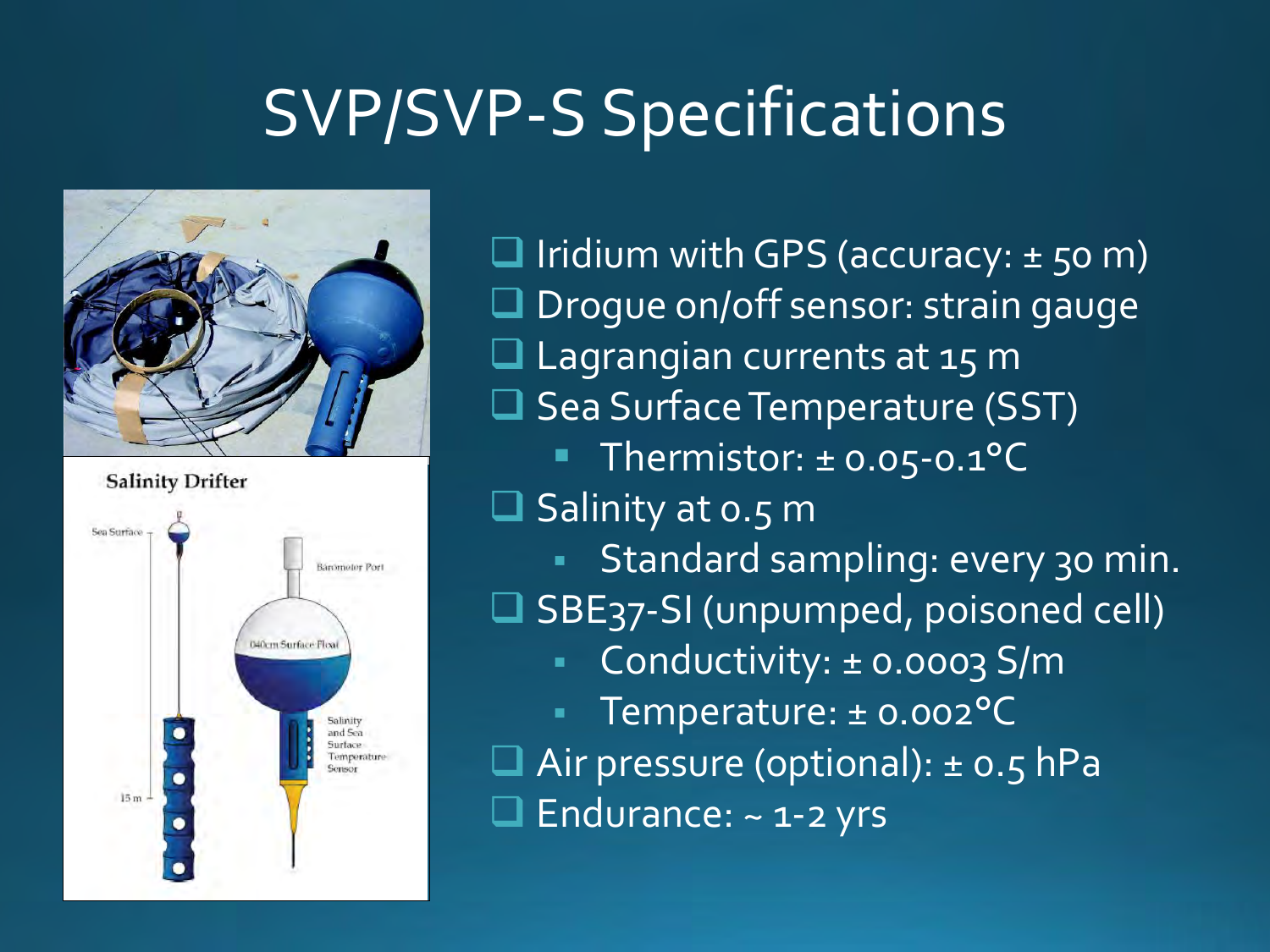## Seasonal Variability



**Q** Mean drifter currents show large seasonal differences in the SPURS-2 region, with both the SEC and NECC intensifying in summer/fall

Drifter velocities at 15-m depth binned at 1º x 1º for winter/spring and summer/fall seasons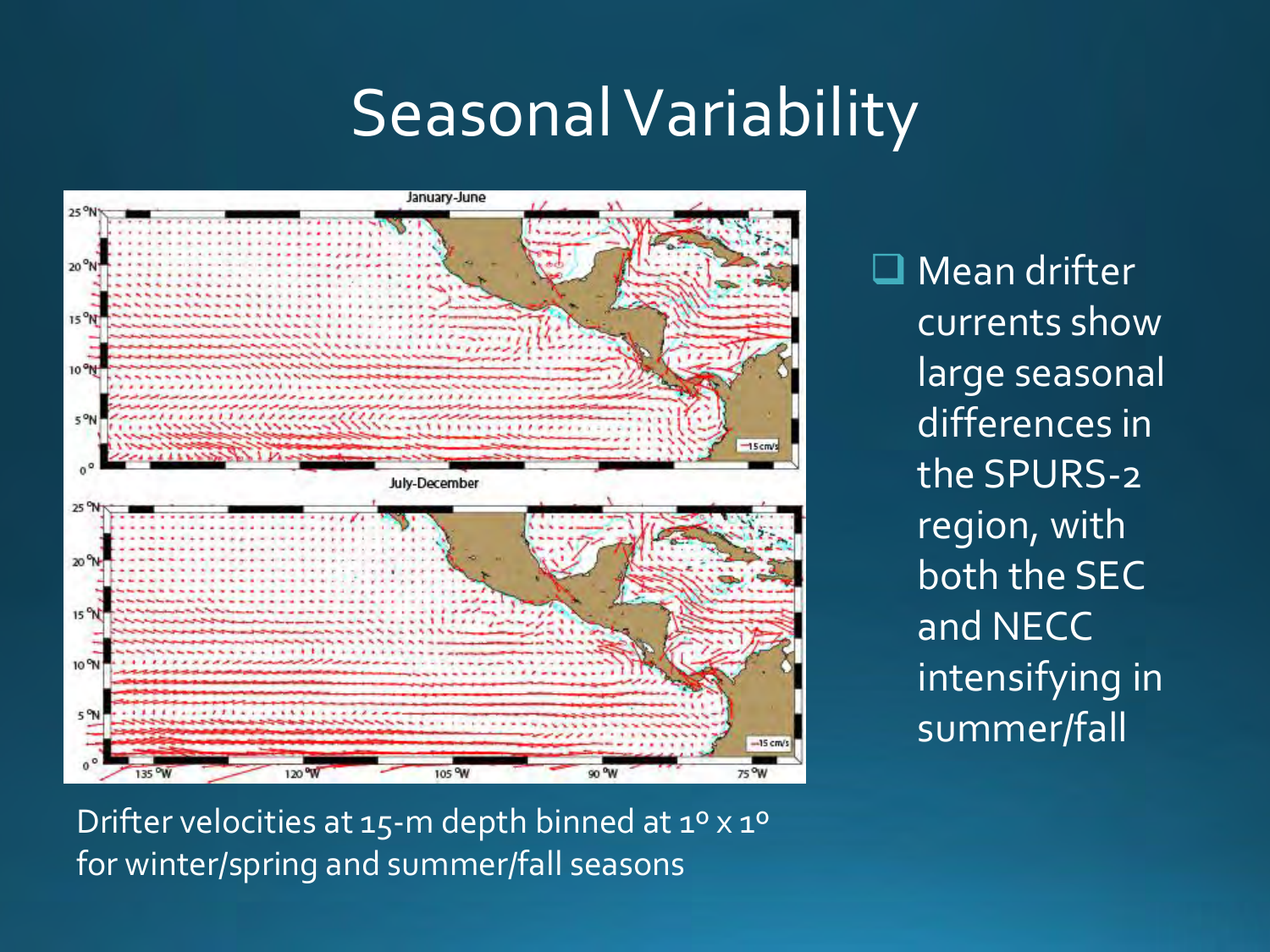## 2016-18 Deployments



 $\Box$  Ongoing releases of typically 10 -20 drifters - largely organized in clusters of five – have begun in June 2016 from the R/V Lady Amber, with two deployment cruises remaining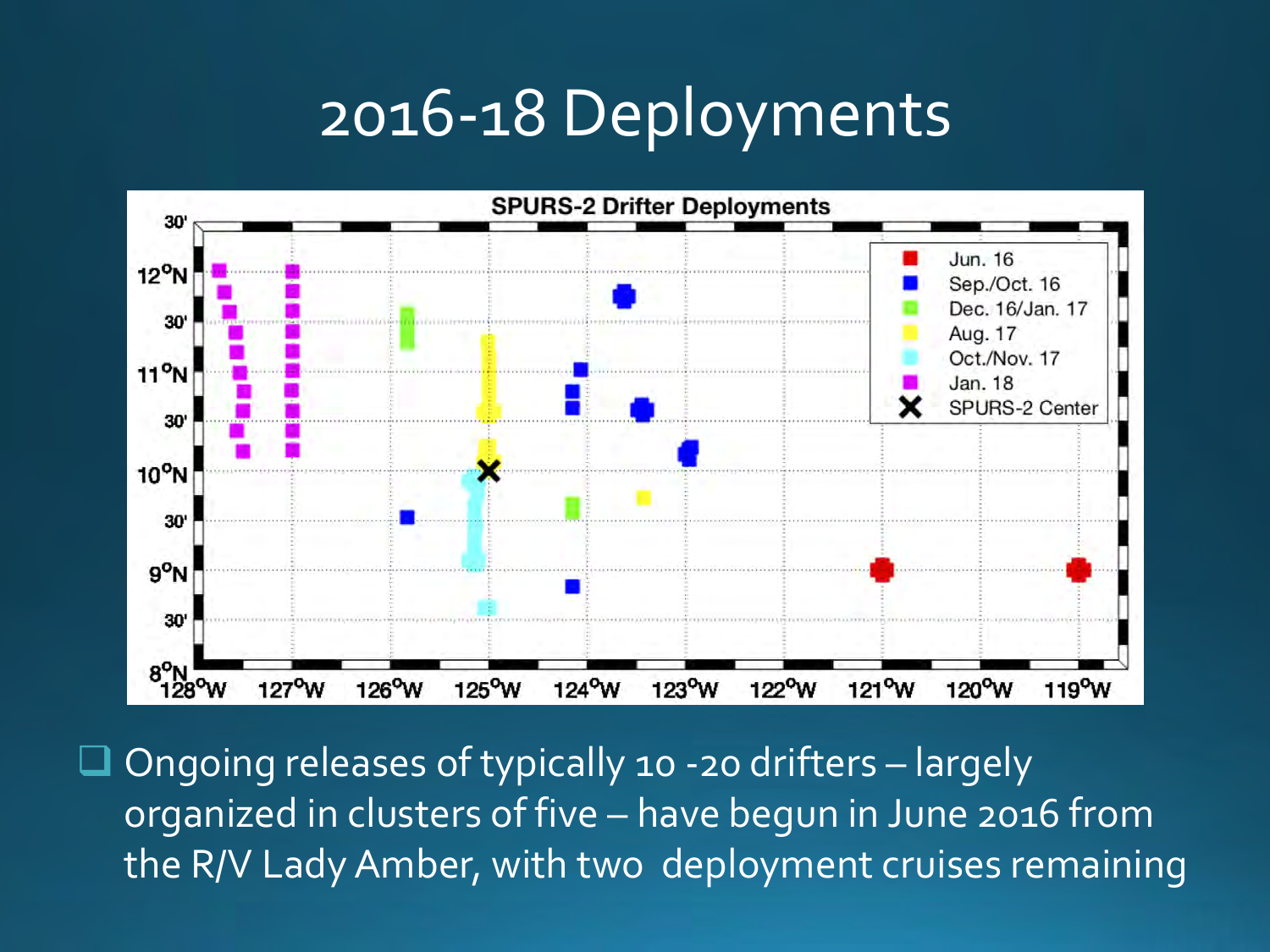## Spatiotemporal Variability





 $\Box$  Drifters mainly spread either south-eastward or northwestward

**Q** Pronounced variability in both SSS and SST, with saltier and colder waters in the northwest during winter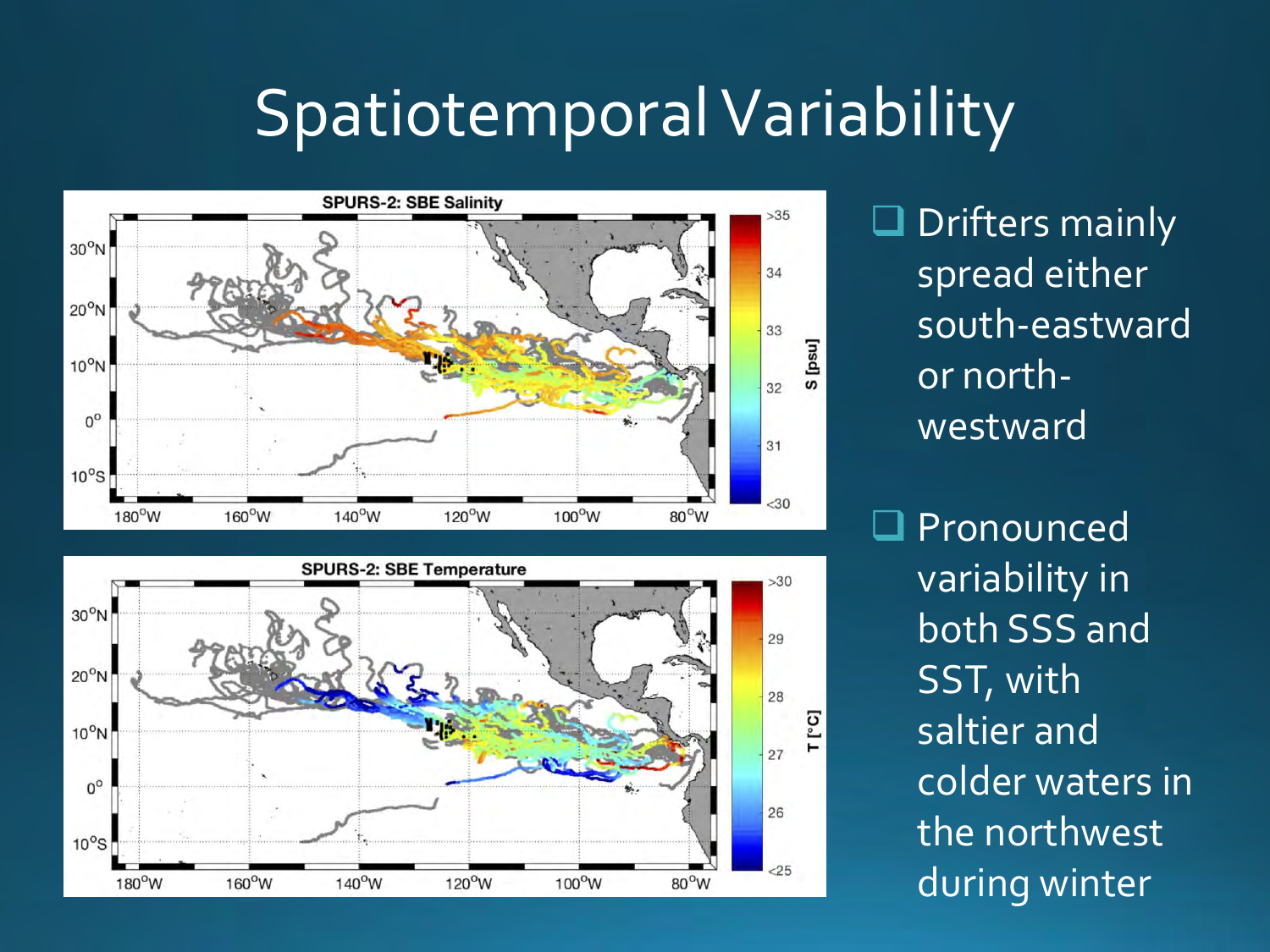## **SalinityValidation**



**Q** Verification of individual drifter salinities by intercomparisons with nearby drifters shows overall good agreement

 $\Box$  Drifter comparisons with remotely-sensed SMAP SSS are generally within the satellite's accuracy in the SPURS-2 region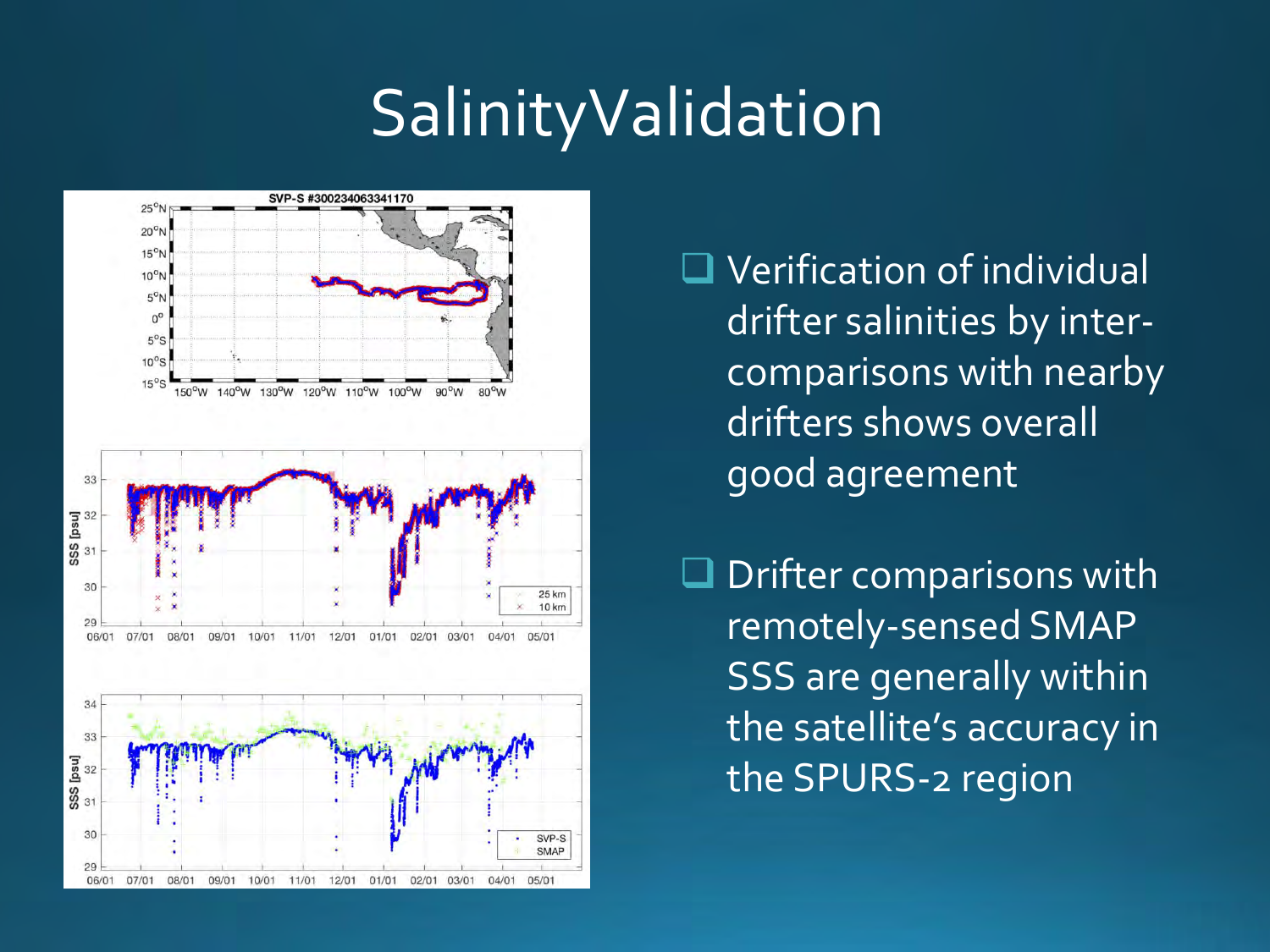# 2017 Field Campaign



 $\Box$  Contributing to the R/V Roger Revelle drifter experiment in Oct./Nov. 2017 to measure the response of the near-surface fresh layer to the wind and the spread of patchy "rain puddles":

- 2 SVP plus 2 SVP-S drifters
- $\blacksquare$  5 CODE-type drifters, with a Valeport conductivity sensor
- 1 Super ADOS drifter, with a 30-m thermistor chain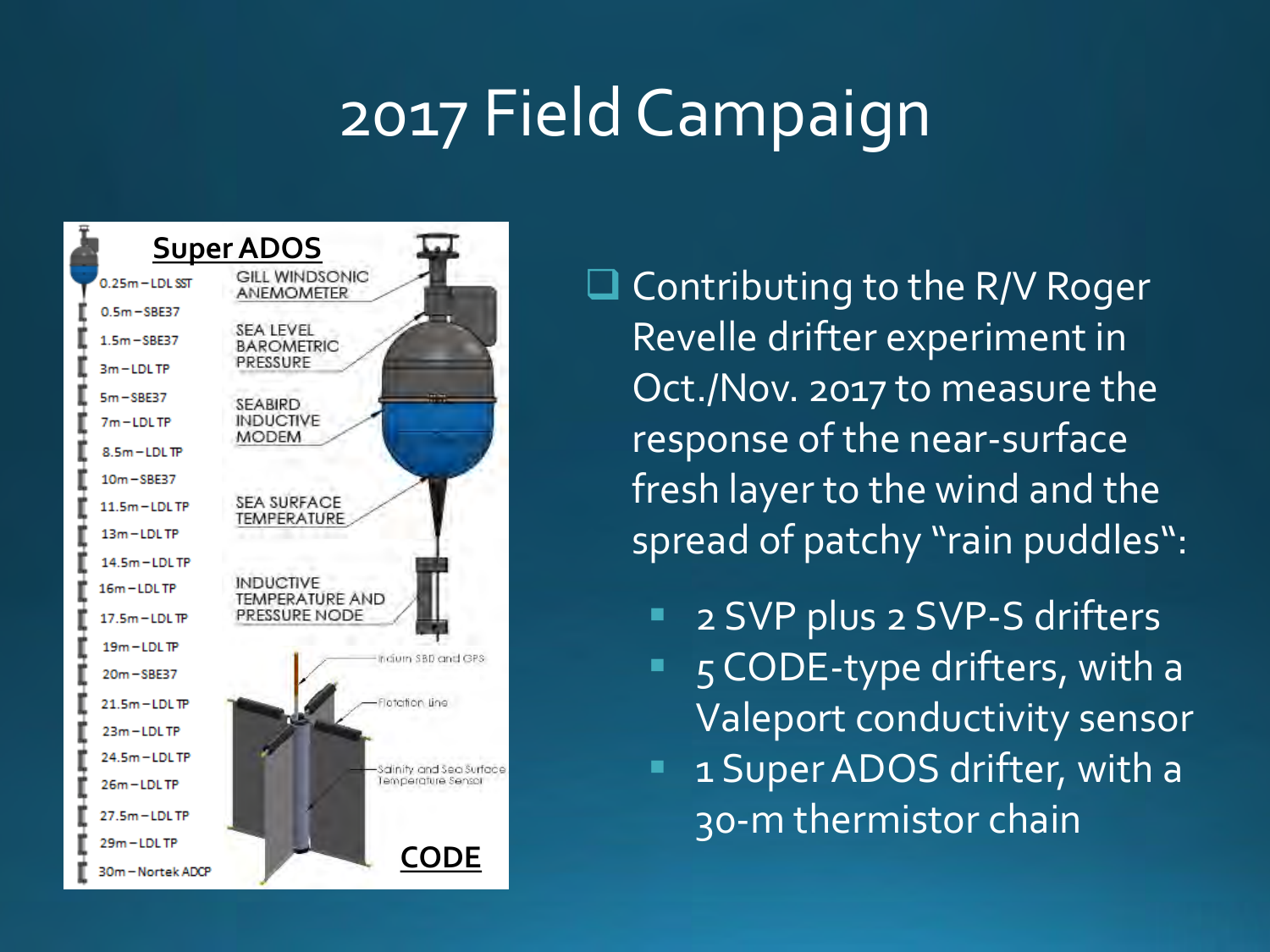# Drifter Experiment





 $\Box$  Targeted deployment of drifting assets in a rain cell under low-wind and slow-current conditions  $\Box$  Different spreading of the CODE- (1 m) and SVP-type (15 m) drifters, with the Super ADOS following the SVPs ■ Measurements of salinity and temperature clearly indicate a fresh and cold "rain puddle" at the surface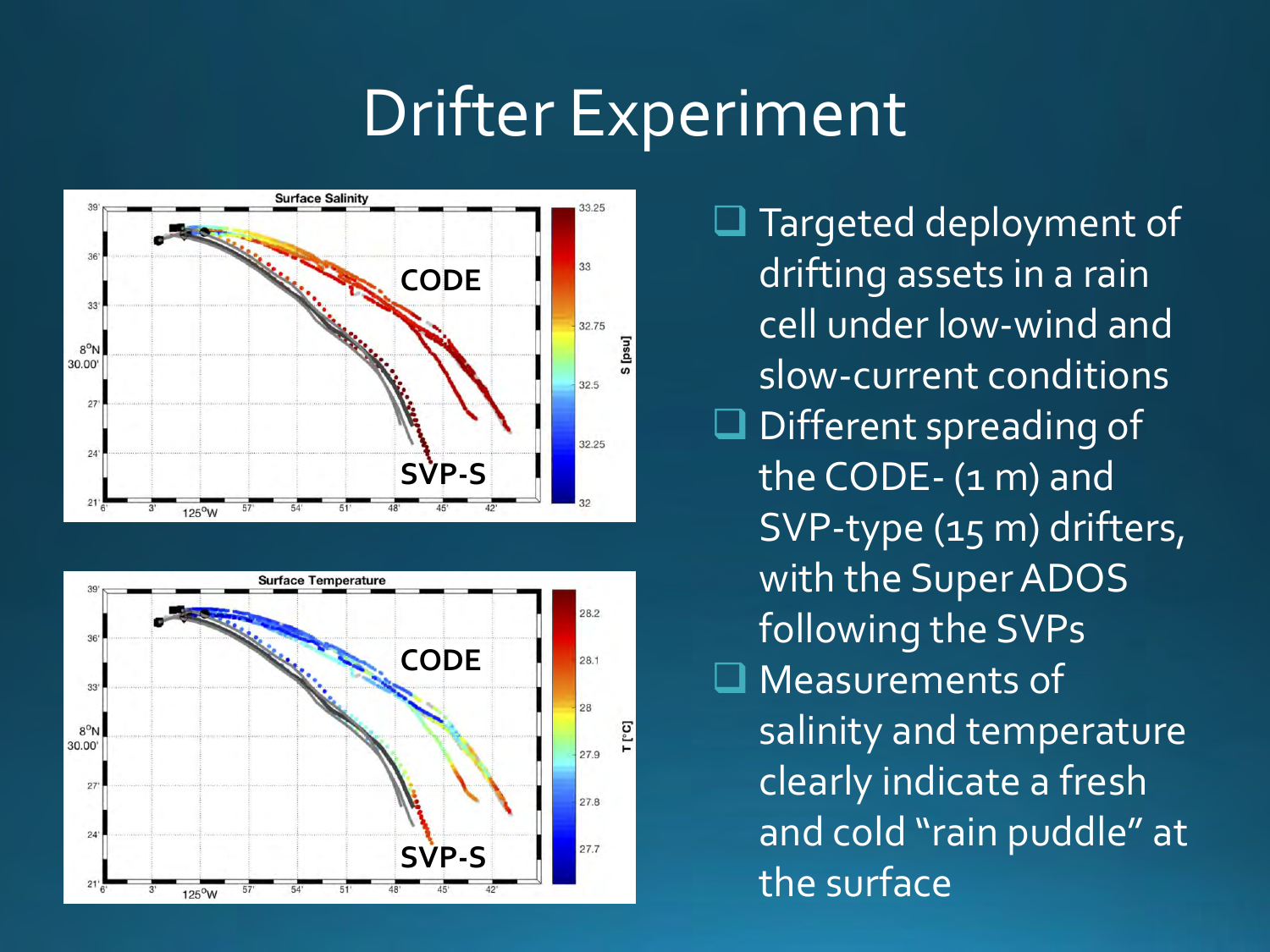### Super ADOS Observations







 $\Box$  High-resolution (10 min) measurements of upper-ocean temperature and salinity over about 23 hours ■ "Rain puddle" reached depths of nearly 5 m and lasted for at least 3 hours